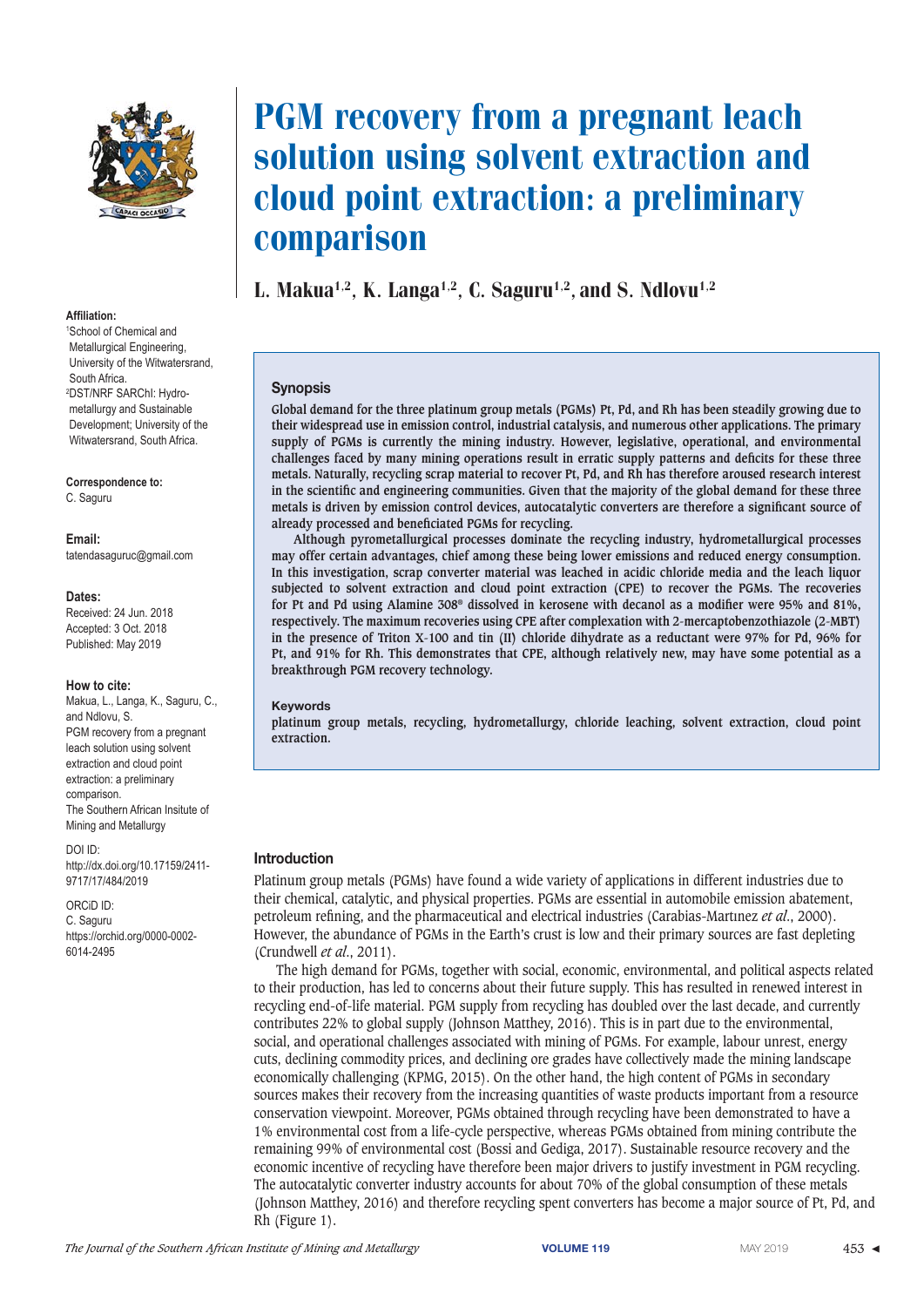

Figure 1-Contribution of PGM recycling to global supply from 2007 to 2016 **(Johnson Matthey, 2016)** 

In the light of all these considerations, there have been concerted efforts to develop more efficient and more sustainable processes for the recovery of PGMs from secondary sources. Iodide complexation was investigated by Zanjani and Baghalha, (2009), and cyanide complexation by Chen and Huang, (2006) for leaching Pt, Pd, and Rh. Saguru and Ndlovu (2017) developed a leaching process for catalytic converters using acidic chloride media, which attained recoveries of 15%, 78%, and 86% for Rh, Pt, and Pd respectively.

Solvent extraction (Nguyen, Kumar, and Lee, 2016, Nguyen, Sonu, and Lee, 2016, Gandhi *et al*., 2015), ion exchange resin technology, classical precipitation (Crundwell *et al*., 2011) and more recently, cloud point extraction (CPE) (Suoranta *et al*., 2015) have been investigated for PGM recovery from chloride leach liquors. CPE has been used for the analytical determination of metals at low concentration, and due to the nature of the chemicals used, has been touted as a more environmentally friendly option. It was intended in this study to investigate the potential for recovering Pt, Pd, and Rh from a leach solution using CPE and then compare it to the more mature solvent extraction technology.

Solvent extraction (SX) refers to the distribution of a species between two liquid phases based on differences in solvation energies or relative affinities for the species. SX is a mature technology in the metal extraction industry, which nonetheless still has some operational demerits. The use of volatile solvents creates unsafe working conditions, and extractants are often expensive, translating to high operating expenditure. The technology has, however, been in the industry for over 50 years, and is well understood. Newer alternatives over the years have included ion exchange resins (Nikoloski and Ang, 2014), molecular recognition technologies (Izatt *et al*., 2015), and more recently CPE (Suoranta *et al*., 2015).

CPE is a technique used to preconcentrate and separate many different elements in biological and chemical systems. Much of the development and applications have dealt with the extraction and preconcentration of inorganic solutes. CPE has recently attracted a lot of attention, mainly because it is premised on 'green' sustainable chemistry.

CPE generally involves the following steps; forming neutral compounds of analytes with a chelating agent, extraction of

these hydrophobic compounds to micelles formed by adding a surfactant, and separation of the surfactant-rich and aqueous phases by heating the system above its cloud point temperature (Hayes, 1993). The technique has been employed by analytical chemists as a preconcentration step in sample preparation for trace element analysis. Suoranta *et al*., (2015) used CPE to extract PGMs from a leach solution after microwave-assisted leaching. The underlying principles of CPE in the extraction of PGMs from leach solutions were reviewed by the authors. It was concluded that the efficiency of the CPE method depends on the pH of the solution, surfactant and complexing agent, hydrochloric acid concentration, and the presence of a reducing agent.

It was therefore the purpose of this research to conduct a preliminary comparison of using Alamine 308® in kerosene for SX with CPE using 2-mercaptobenzothiazole (2-MBT) in the presence of Triton X-100 and tin (II) chloride dihydrate. The underlying chemistry for both extraction schemes is presented in the following section.

#### **Chemistry of PGM solvent extraction**

Nguyen, Kumar, and Lee (2016) illustrated the potential for using tri-iso-octylamine (Alamine 308) to recover Pt (IV), Pd (II), and Rh (III) from a synthetic acidic chloride solution. We sought to investigate the performance of tri-iso-octylamine in a real leach solution. Tri-iso-octylamine is a tertiary amine with three alkyl  $(-C_{\rm s}H_{17})$  groups surrounding a single nitrogen atom. Metal extraction using tri-iso-octylamine occurs via protonation and anion exchange. Consequently, tri-iso-octylamine will only extract PGMs from acidic solutions. In the presence of an acid solution, for example in HCl, the basic N atom in the amine structure reacts with the excess protons and forms an amine salt according to Equation [1].

$$
[R_3N]_{(org)} + HCl_{aq} \leftrightarrow R_3NH^+Cl^-_{(org)}
$$
 [1]

When this organic intermediary salt is in the vicinity of Pt-chloro anions, it exchanges its Cl- anion for the  $PtCl<sub>6</sub>2$ - anion group:

$$
2R_3NH^+Cl^{-}{}_{(org)} + PtCl_6{}^{2-}{}_{(aq)} \leftrightarrow
$$
  
(R\_3NH^+)<sub>2</sub>PtCl<sub>6</sub><sup>2-</sup><sub>(org)</sub> + 2Cl<sup>-</sup><sub>(ag)</sub> (2]

The required anion is thereby extracted into the organic phase.

### Chemistry of PGM extraction using cloud point ex*traction*

The mechanisms CPE are complex and not yet fully understood (Yu *et al*., 2010). However, in essence CPE involves the transfer of a surfactant from one liquid phase to another by heating the system above its cloud point temperature (CPT). The surfactant molecules form micelles at their critical micelle concentration (CMC). On increasing the temperature of the solution, the micelles are dehydrated and therefore accumulate (Yu *et al*., 2010). This results in the phase separation of the solution into a surfactant-micelle-rich phase and a surfactant-poor phase (aqueous phase). The surfactant concentration and temperature are manipulated to extract solutes into the micelle phase (Streat, 1999). Consequently, metal ions can be preconcentrated and/or separated from an aqueous solution using CPE.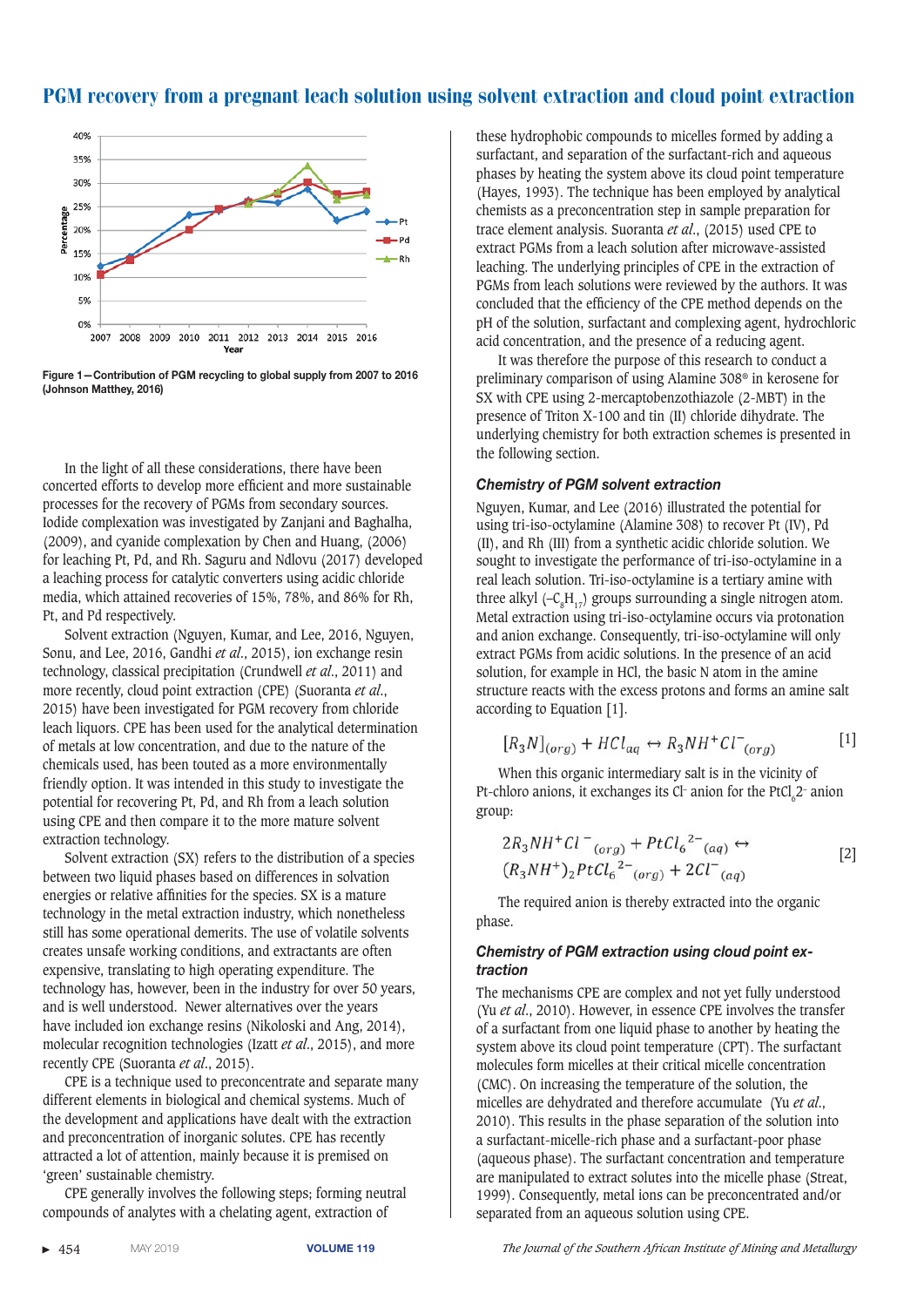## **Experimental methodology**

The experimental work consisted of two parts, the solvent extraction experiments and the CPE experiments. A leach solution was obtained following the work conducted by Saguru and Ndlovu, (2017), in which an autocatalytic converter was crushed, ground, homogenized, and leached in an acidic chloride medium. The leach solution used for the extraction experiments assayed 22 ppm Pt, 408 ppm Pd, and 11 ppm Rh.

## *Solvent extraction experiments*

Pt and Pd were co-extracted using Alamine 308 dissolved in kerosene with a 5% v/v n-decanol modifier following the method of Nguyen, Kumar, and Lee (2016). Based on preliminary experiments, it was determined that an acidification procedure was necessary prior to extraction, and as such HCl was used to acidify the pregnant leach solution. In these acidification experiments, 15 mL of the pregnant leach solution was added to 5 mL of hydrochloric acid at five different concentrations. The acidified solutions were then individually mixed with 20 mL of 0.1 M organic Alamine 308 in kerosene and shaken on a reciprocal shaker for 30 minutes at 300 r/min and room temperature. After shaking, the two layers were allowed to settle and separate into an organic and an aqueous phase. The aqueous phase was submitted for analysis and the percentage extraction calculated using mass balances.

Once the acidification concentration that produced a maximum extraction was determined, 750 mL of the pregnant leach liquor was mixed with 250 mL of acid at the chosen concentration to form a bulk solution for subsequent extraction experiments. In the second round of solvent extraction experiments, 20 mL of the acidified aqueous PGM solution was added to 20 mL of the organic solution at different concentrations, mixed for 30 minutes using a reciprocating shaker at 300 r/min, and allowed to settle. The two phases were separated by decanting and the aqueous phase sent for analysis, with percentage extraction calculated by mass balances. All experiments were duplicated.

## *Cloud point extraction experiments*

Solutions of 10% m/v Triton X-100, 10% m/v tin (II) chloride in 6 M hydrochloric acid, 4 M NaOH, and 0.5 M ammonium hydroxide were prepared by dissolution in distilled water following the method of Suoranta *et al*. (2015). To the ammonium hydroxide solution, 1% m/v 2-mercaptobenzotiazole (2-MBT) was added to prepare the stock 2-MBT solution.

20 mL of pregnant leach solution was first diluted using water (the dilution ratio varied between 1 and 33) and then pipetted into 50 mL centrifuge tubes. 2 mL of the previously prepared Triton X-100 solution and 1 mL of 2-MBT solution were added to the centrifuge tubes and the solutions allowed to stand for 15 minutes, after which 1.5 mL of the prepared tin (II) chloride solution was added. The open centrifuge tubes were then placed in a thermostat-controlled water bath at 90°C. The solutions were heated in the water bath for 25 minutes and then held at 90°C for 120 minutes. A refrigerator set at 8°C was used to cool the solutions for 30 minutes, followed by further cooling in a freezer set to –10°C for 15 minutes. The aqueous phase was then separated from the surfactant-rich phase by decanting, and sent for analysis.

In this set of experiments, the dilution factor and starting pH were varied to obtain an optimum dilution ratio and pH. Once these were established, the additions of Triton X-100 (0.25 mL to 2 mL), 2-MBT (0.5 mL to 3 mL), equilibration temperature (70°C to 95°C) and incubation time (30 minutes to 130 minutes) were varied to identify their effects on PGM extraction efficiency. All experiments were duplicated.

## **Results and discussion**

### *Solvent extraction results*

## *Effect of HCl concentration on PGM recovery*

The effect of HCl concentration on PGM extraction is presented in Figure 2.

The extraction of Pt and Pd is directly correlated to the amount of excess H+ ions available to protonate the amine complex. As such, it was expected that increasing the HCl concentration would result in an increase in Pt and Pd coextraction into the organic phase.

Increasing HCl concentration is also expected to increase the proportion of non-hydrated PGM chloro-complexes in the pregnant leach solution. Hydrated PGM chloro-complexes are chloro-complexes in which one or more of the chloride ions have been substituted by a hydroxide ion. The amount of hydrated PGM chloro-complexes increases with increasing pH of solution. Hydrated PGM chloro-complexes are hydrophilic – *i.e*. they attract more water molecules around each hydrated chloro-complex. This increases the solvation layer of the complex, which translates to fewer coulombic interactions between the protonated amine complex and the negative PGM chloro-complex. The decreased strength of attraction reduces the efficiency of extraction of the hydrated PGM chloro-complex into the organic phase. Decreasing the pH, by adding concentrated HCl, was therefore expected to reduce the proportion of hydrated PGM chloro-complexes, which increased PGM extraction as illustrated in Figure 2. An HCl concentration of 5 M, with an acidification volume ratio of PGM aqueous solution to acid of 3:1 was then chosen for the subsequent organic extractant concentration experiments.



Figure 2-Effect of **[HCI]** on PGM extraction ([Alamine 308] = 0.01 M in kerosene, 5% v/v decanol, 30 minutes' shaking time at 300 r/min, 1:1 O/A **volume ratio)**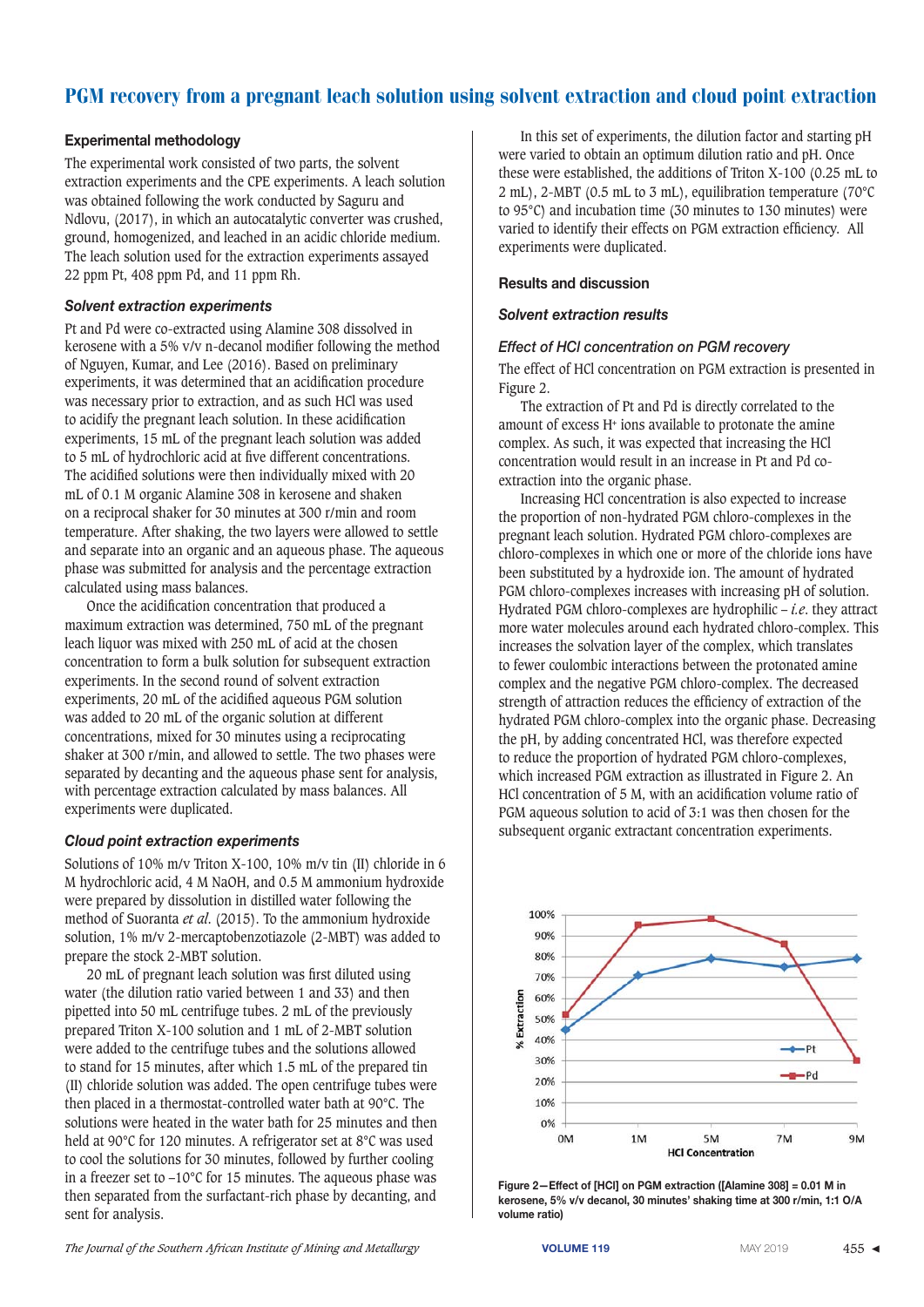#### *Effect of Alamine 308 concentration on PGM recovery*

An increase in the extractant concentration resulted in an increase in PGM extraction, peaking at 0.1 M concentration as shown in Figure 3. For all organic acid concentrations, it was also observed that Pt extraction was consistently higher than Pd extraction, which is in agreement with results obtained by Nguyen, Kumar, and Lee (2016). The  $PdCl_4^2$  ion has a higher charge density than  $PfCl_6^2$ . It is therefore highly polarizing and attracts water molecules. This increases its solvation layer and reduces the strength of attraction between the  $PdCl_4^2$ – anion and the slightly positive end of the protonated amine, much like how hydration reduces attraction as explained in the previous section. This therefore reduces the degree of extraction of the Pd chloro-complex into the organic phase, compared to the Pt chlorocomplex.

#### *Cloud point extraction results*

#### *Effect of dilution ratio*

CPE has previously been applied for analytical purposes in low concentration ranges. In order to apply the technique to PGM leach liquor, a dilution factor had to be established. From Figure 4, it can be observed that the recovery increases with an increase in dilution factor. At a dilution factor of unity, the recoveries were not quantitative. The concentrations of the analytes were too high and therefore most of the analytes could not successfully be extracted and entrapped in the micelles. PGM extraction peaked at a dilution factor of seven, as illustrated in Figure 4, and this dilution factor was used for the rest of the tests.

#### *Effect of pH*

The pH is a critical parameter for the complexation of metal ions and the coacervation of the micelles (Bezerra, Arruda, and Ferreira, 2005). Figure 5 shows the effect of pH on the recovery of PGMs.

The effect of pH was investigated in the range 2–8. At a pH of 2, the recoveries for all the PGMs were below 45%. The recoveries increased with increasing pH value, with recoveries around



Figure 3-Effect of [Alamine 308] on PGM extraction (dissolved in kerosene with 5% v/v decanol, 30 minutes' shaking time at 300 r/min, 1:1 O/A volume **ratio)** 



Figure 4-Effect of dilution factor on PGM extraction



Figure 5-Effect of pH on PGM extraction

90% for all PGMs at pH 6. There was no significant change in recoveries with a further increase in pH .

The pH of the solution affects the overall charges of the PGM-chloro complexes and therefore affects the formation of metal complexes. The optimal pH range matches the range most favourable for complex formation, but should still be lower than the pH range for precipitation of the metals. The low recoveries at acidic conditions are due to the fact that complexation is weak under acidic conditions. Under acidic conditions, the metal ions compete with hydrogen ions for binding with the complexing agent, therefore resulting in lower recoveries. At lower pH values the micelles are also easily destroyed, reducing the system's entrapping capability. The pH was set to 6 for the rest of the tests.

#### *Effect of amount of surfactant*

Triton X-100 was chosen as the surfactant because of its commercial availability, stability, low toxicity, low cost, and low cloud point temperature. Figure 6 shows the effect of Triton X-100 dosage on the PGM recoveries. At a dosage of 0.25 mL, recoveries were below 50%. An increase in surfactant dosage resulted in an increase in recoveries until a dosage of 1 mL, after which the recoveries remained constant despite increasing surfactant dosage. High recoveries above 80% were achieved at a dosage range of 1–2 mL. The low recoveries at a low dosage of 0.25 mL were due to the surfactant concentration being too low to form an adequate number of micelles with an adequate aggregation number to entrap the hydrophobic metal complexes quantitatively. With increasing surfactant concentration, the aggregation number of the formed micelles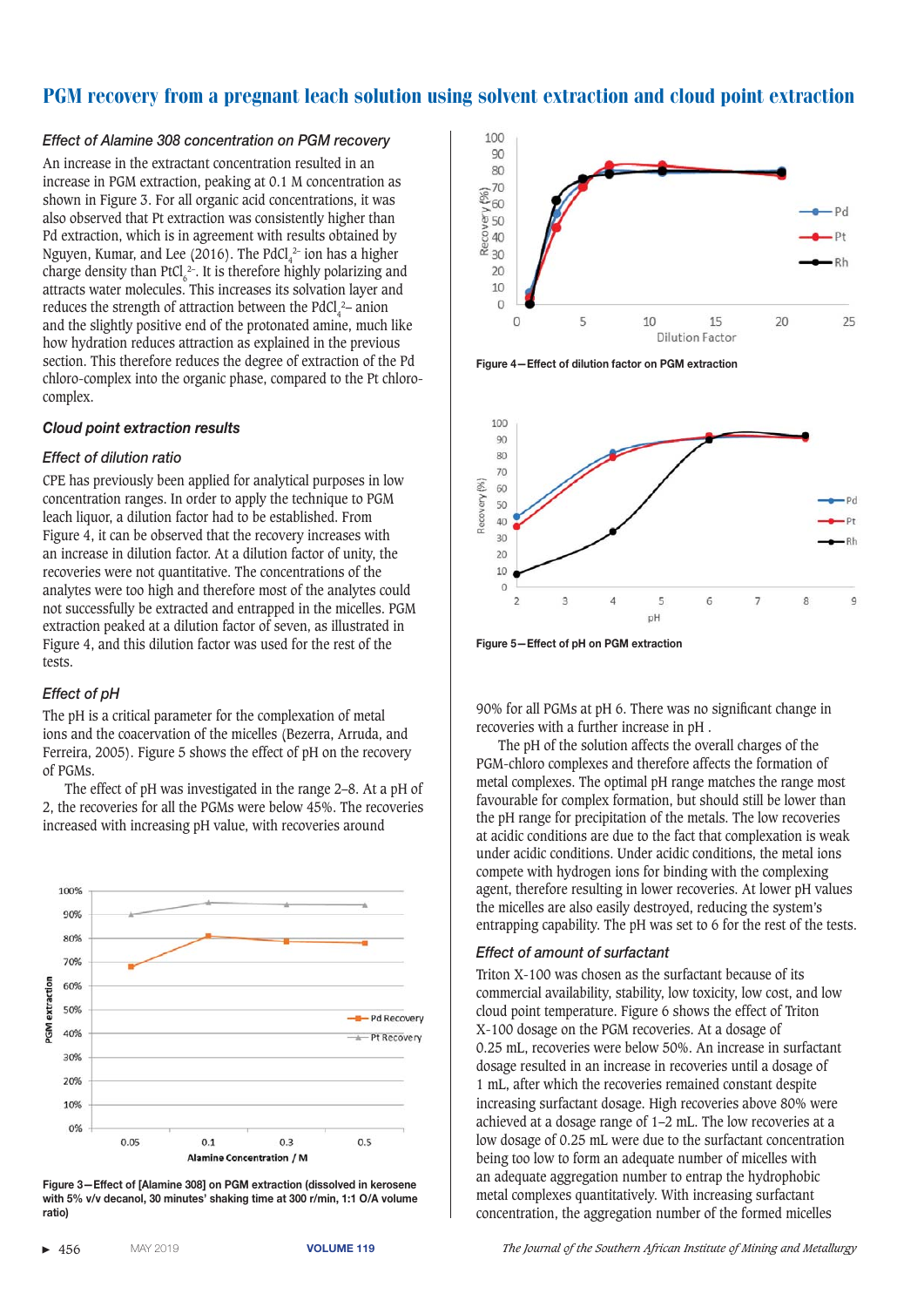increased, which resulted in an increase in recoveries until a dosage of 1 mL, where the micelles were able to successfully entrap most of the complexes. A further increase in surfactant dosage resulted in no significant change in the recoveries. The for surfactant dosage was therefore set to 1 mL.

#### **Effect of amount of 2-MBT complexing agent on PGM** *extraction*

2-MBT was chosen as the complexing agent because it produces sufficiently hydrophobic complexes with PGM-chloro complexes and it is selective for the PGMs. The complexing agent dosage was investigated in the range 0.25–3 mL. From Figure 7, it can be observed that the recovery of the complexes increases with an increase in complexing agent dosage. Above a dosage of 1 mL the recoveries remained constant. The low recoveries at a low dosage of 0.25 mL were due to insufficient complexing agent for reaction with all the PGMs. Above a dosage of 1 mL, the recoveries remained constant because the complexing agent was now in excess. Initially, the recoveries of rhodium were very low compared to the other PGMs. This is probably due to the fact that rhodium is very inert and the probability of it reacting with a very small amount of the complexing agent is low. The amount of complexing agent was therefore set to 1 mL.

#### *Effect of equilibration temperature and incubation time*

It is desirable to employ the lowest possible equilibration temperature and shortest incubation time from a process economics and productivity viewpoint. From Figure 8 it can



Figure 6-Effect of amount of surfactant on PGM extraction



Figure 7-Effect of amount of 2-MBT on PGM extraction **and the state of a state of incubation time on PGM** extraction

The Journal of the Southern African Institute of Mining and Metallurgy **VOLUME 119** MAY 2019 MAY 2019 457 ◀

be observed that the recoveries increase with an increase in equilibration temperature up to 90°C, and decrease above 90°C. Below 90°C, the system has not reached its cloud point temperature, which is why recoveries are lower. Temperature is the driving force for phase separation. When the system is below its cloud point temperature the phase separation between the bulk aqueous phase and the surfactant-rich phase is incomplete, and therefore some of the complexes are still in the aqueous phase. At 90°C the system is above its cloud point temperature, which explains the maximum recoveries achieved. Above 90°C the recoveries begin to decrease due to the decomposition of the metal complexes at temperatures higher than the cloud point temperature. The optimum equilibration temperature was therefore set to 90°C.

Figure 9 show that an increase in incubation time resulted in an increase in recoveries. At an incubation time of 30 minutes the recoveries were very low. The maximum recoveries were achieved after 120 minutes. The gravitational settling of the micelles with the attainment of cloud point temperature to form a surfactantrich phase depends on the time for complete phase separation. The optimum incubation time was chosen as 120 minutes.

The optimum parameters found in each test conducted were combined and tested again in a duplicate experiment which attained recoveries of 97% for Pd, 96% for Pt, and 91%, for Rh.

# *Comparison between solvent extraction and cloud point*  extraction, and recommendations for further test work

CPE has been used substantively in analytical test work. Recently, due to its environmental competitiveness, it has been



Figure 8-Effect of equilibration temperature on PGM extraction.